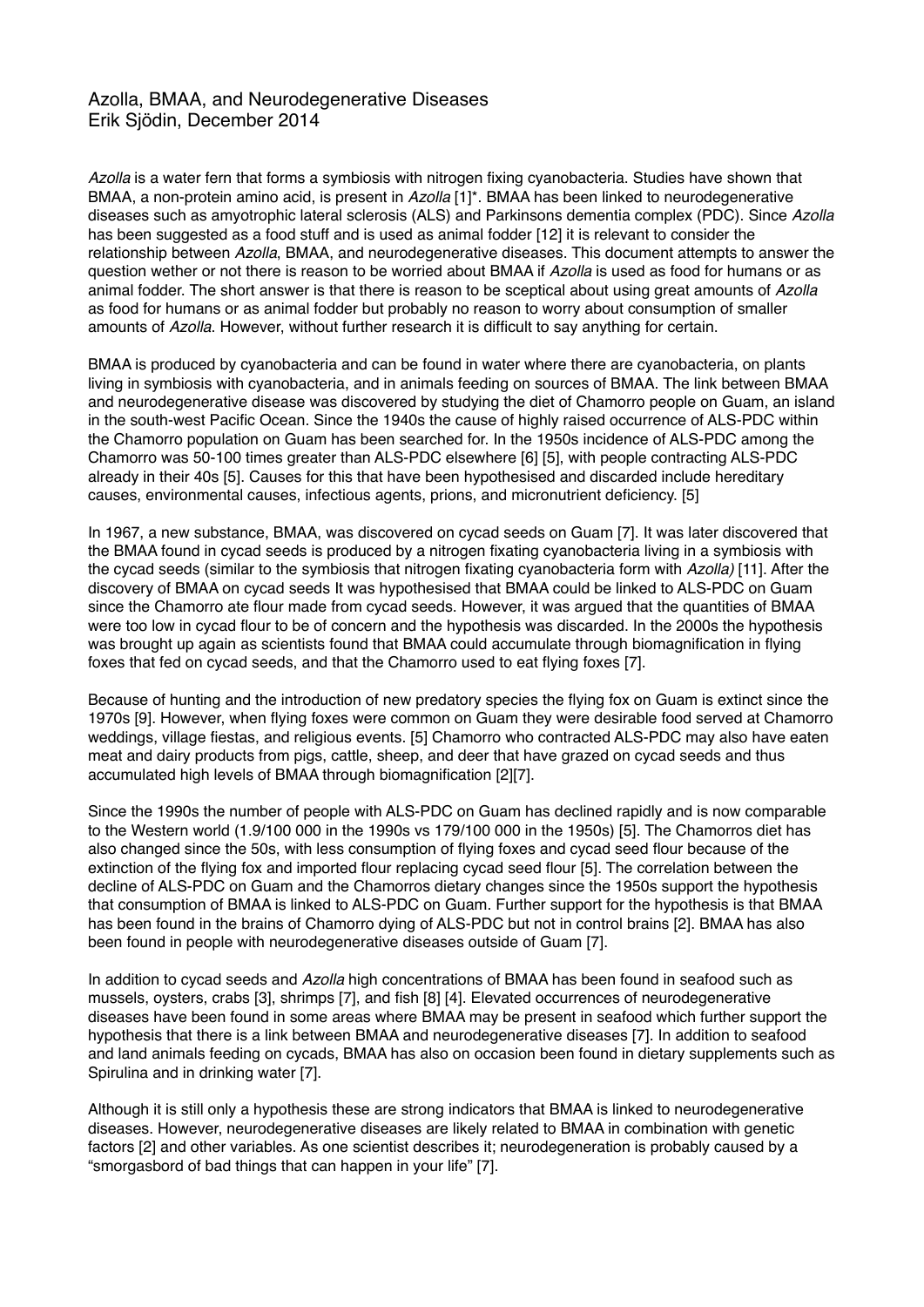I have only been able to find one study that indicates that BMAA is present in *Azolla* [1] and one mentioning of the amount of BMAA in Azolla [5]. The study that showed BMAA being present in *Azolla* can be questioned since new analysis methods show that earlier methods may have mistaken the common, non-toxic, isomers DAB and AEG for BMAA. According to scientist at Stockholm University where the study was made it is likely that this mixup was the case in this analysis of *Azolla*. Furthermore the study found that BMAA was produced in *Azolla* in absence of cyanobacteria. This would indicate that BMAA is not produced exclusively by cyanobacteria in *Azolla*, or that it is produced exclusively by the fern or by other bacteria in *Azolla*. Since, as far as I am aware, no other study has found that BMAA is produced by any organisms other than cyanobacteria, this supports the idea that BMAA was mistaken for DAB or AEG.

The mentioning of the amount of BMAA in *Azolla* (2 mg/kg) is in a credible report. However no reference to the analysis is made. It is possible that this figure is derived from an analysis made with the same methods as the questionable study at Stockholm University and therefore is wrong. It is also possible that the BMAA came from another source than the Azolla, such as from cyanobacteria in the water Azolla was grown in. However, without further conclusive evidence of the amount, if any, of BMAA in *Azolla* I have assumed the mentioning of 2 mg/kg of free BMAA in *Azolla* to be correct.

2 mg/kg of free BMAA [5] in *Azolla* can be put in relation to the concentrations of BMAA in plants and animals that have been suspected to cause ALS-PDC on Guam. Cycad seeds on Guam contain 750 - 1 200 mg/kg of free BMAA [5]. Flying foxes on Guam who have fed on cycad seeds contain just over 3 500 mg/kg [6]. The BMAA dose derived from eating a single flying fox (with a body weight of around 150 g [9]) is equivalent to eating around 1 kg of cycad flour [6]. Assuming a content of 750 mg / kg of free BMAA in cycad seed flour, and 2mg / kg in *Azolla*, one flying fox, or one kilo of cycad seed flour, would be equivalent to eating about 375 kg of *Azolla*.

Animals such as cattle, sheep, horses, and pigs who grace on cycads on Guam are know to occasionally develop paralysis from cycad poisoning. It is not known which substance causes the paralysis but BMAA has been been suggested by some investigators [5]. Studies have also reported that high doses of BMAA can cause shaking and paralysis in animals [7]. The levels of BMAA present in the amount of cycads known to cause cycad poisoning in animals on Guam corresponds to 0.56 mg/kg body weight [5]. For a person weighing 70 kg that would equal a dose of 39.2 mg of BMAA. To be exposed to the same dose of BMAA that potentially causes paralysis in animals a person weighing 70 kg would have to eat 19.6 kg of *Azolla* (again assuming 2mg/kg of BMAA in *Azolla*). No studies appear to have been done on the concentration of BMAA in animals fed with *Azolla*. However because of the ability of BMAA to biomagnify it is likely that animals, such as poultry, fish, or cattle, who are fed with *Azolla* contain levels of BMAA higher than those in *Azolla*.

There is little research available on *Azolla* and BMAA but what is available suggests that the risk of developing neurodegenerative diseases from BMAA in *Azolla* or meat and produce from animals fed with *Azolla* is not likely to be greater than that of developing neurodegenerative diseases from BMAA in common seafoods or other food stuffs. The risk of acute poisoning from BMAA in *Azolla* is negligible since one would have to eat tens of kilos of Azolla. To be subjected to the same amounts of BMAA as the Chamorro people on Guam who contracted ALS-PDC a person would have to eat many, possible even hundreds, of kilos of *Azolla* or products from animals fed with *Azolla* for many years, even decades, and starting at an early age.

In conclusion, until new analyses are made the presence of BMAA in *Azolla* cannot be ruled out. Because of the potential presence of BMAA in *Azolla*, the ability of BMAA to biomagnify in animals, and the strong link between BMAA and neurodegenerative diseases there is reason to be sceptical about using great amounts of *Azolla* as food for humans or as animal fodder. Hopefully further research will arrive at a more conclusive answer as to weather there is BMAA present in *Azolla* and BMAA is a cause of neurodegenerative diseases.